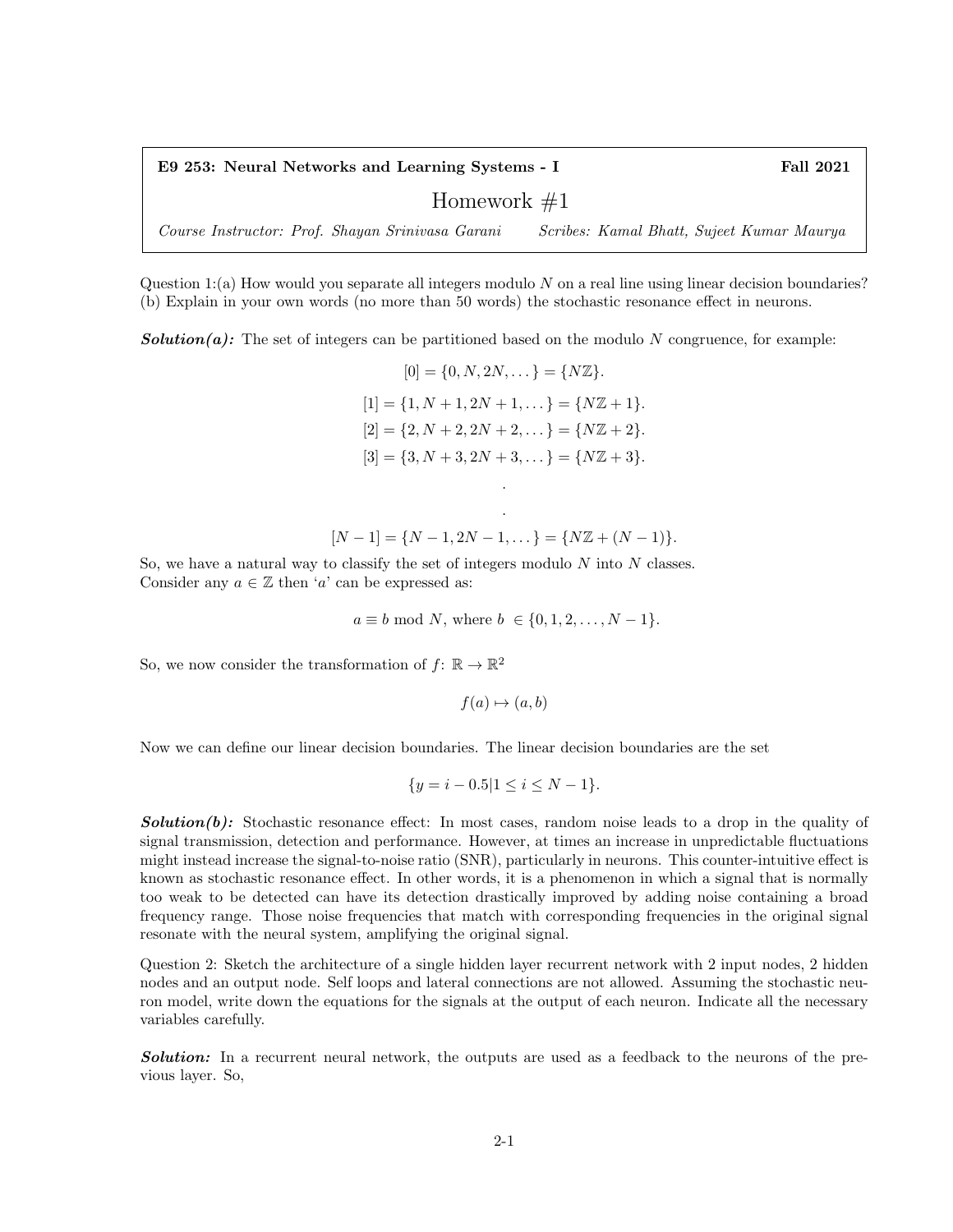

Figure 2.1: Network architecture.

It is to be seen that the above recurrent neural network has no self-loops or lateral connections. Let  $v_1(t), v_2(t), v_3(t), v_4(t)$  and  $v_5(t)$  be outputs of each neuron respectively. Similarly, let  $u_1(t), u_2(t), u_3(t), u_4(t)$ and  $u_5(t)$  be the inputs of each neuron. We have

$$
v_i(t) = \varphi(u_i(t))
$$
\n(2.1)

Let  $x_1(t), x_2(t), x_3(t), x_4(t)$  and  $x_5(t)$  be the state/firing of the neurons respectively given by

$$
x_i(t) = \begin{cases} 1, & \text{with probability } = p_i(t) \\ 0, & \text{with probability } = 1 - p_i(t) \end{cases}
$$

where  $p_i(t) = f(u_i, t) = \left(\frac{1}{1+t_i}\right)$  $\frac{1}{1+e^{u_i/t}}\bigg)$  $u_1$  and  $u_2$  are two inputs.

$$
u_3(t) = x_1(t)v_1(t) + x_2(t)v_2(t) + x_5(t-1)v_5(t-1)
$$
\n(2.2)

$$
u_4(t) = x_1(t)v_1(t) + x_2(t)v_2(t) + x_5(t-1)v_5(t-1)
$$
\n(2.3)

$$
u_5(t) = x_3(t)v_3(t) + x_4(t)v_4(t)
$$
\n(2.4)

Equations  $(2.1)$ ,  $(2.2)$ ,  $(2.3)$  and  $(2.4)$  are the state equations.

The signals have been written without considering weights; if they are considered, they will be added as coefficients to the terms of the equations  $(2.1)$ ,  $(2.2)$ ,  $(2.3)$  and  $(2.4)$ .

Question 3: The output response of a certain device obeys the law  $y = \frac{x}{a + bx}$ , where  $a, b$  are positive constants. You make measurements  $(x_i, y_i)$  over N data points that could be potentially noisy. Nothing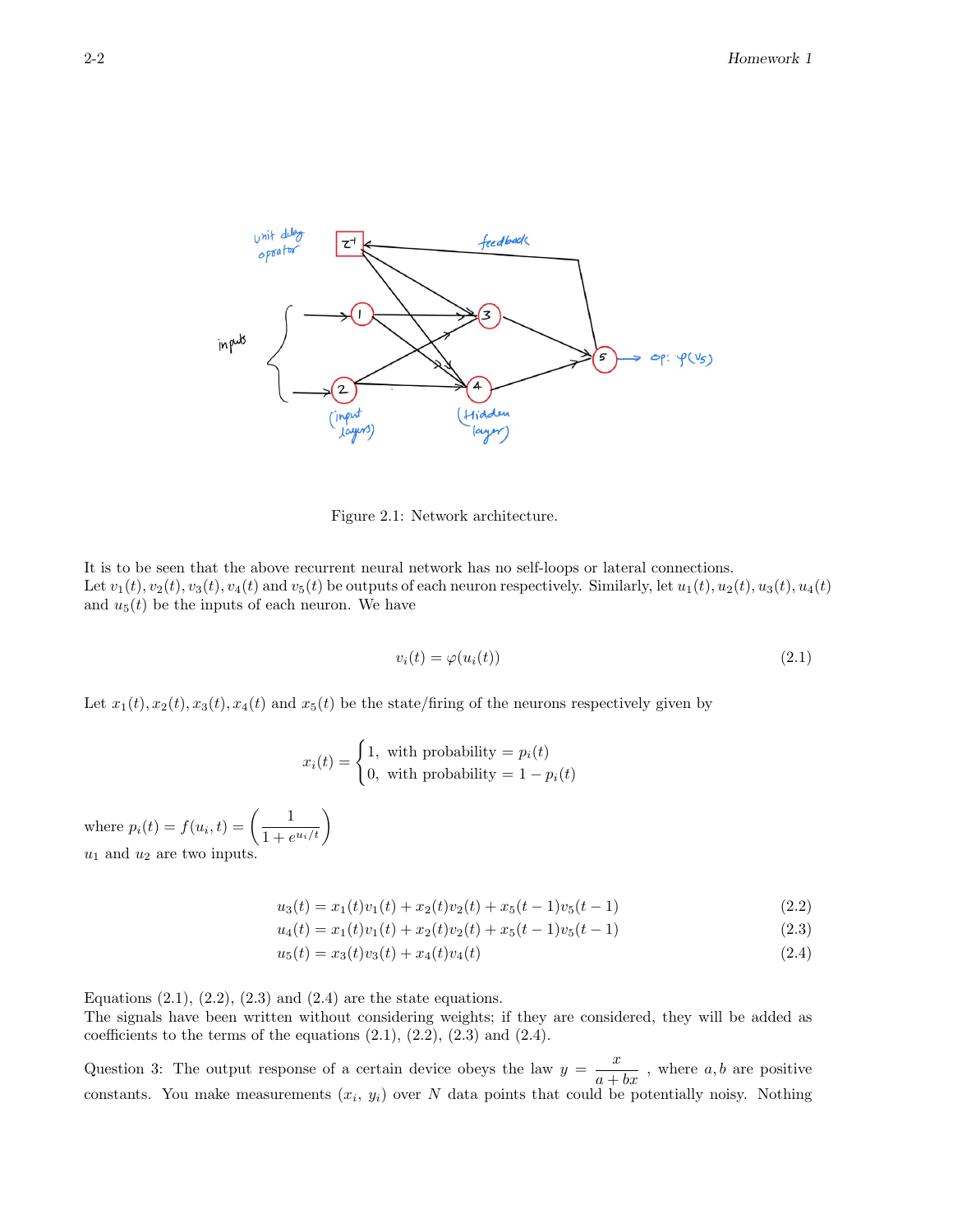is known about the statistics of the noise. You are required to fit the parameters a and b empirically from the data. How would you accomplish this? Provide explicit expressions for your estimates of  $a$  and  $b$  using techniques learnt in the class.

Solution: The output response of a certain device obeys the law

$$
y = \left(\frac{x}{a+bx}\right).
$$

Let  $Y = \begin{pmatrix} 1 \\ -1 \end{pmatrix}$  $\hat{y}$ ) and  $X = \left(\frac{1}{1}\right)$  $\boldsymbol{x}$  $\big)$  .

From the above law,

$$
\left(\frac{1}{y}\right) = \left(\frac{a}{x} + b\right).
$$
  
\n
$$
\implies Y = aX + b.
$$

Also, given that  $(x_i, y_i)$ ,  $1 \leq i \leq N$  data points could be potentially noisy, we formulate

$$
Y = aX + b + \mathcal{E},
$$

where  $\mathcal E$  is the sample noise. So, the residual square sum  $(RSS)$  is computed as

$$
RSS = \sum_{i=1}^{N} (Y_i - (aX_i + b + \epsilon_i))^2,
$$
  

$$
\frac{1}{y_i} \text{ and } X_i = \frac{1}{x_i}.
$$

where  $Y_i = \frac{1}{i}$ 

Goal: Minimize RSS over a, b

So, taking the partial derivatives w.r.t  $a$  and  $b$  and setting them to zero, we have

$$
\frac{\partial(RSS)}{\partial a} = 0 \text{ and } \frac{\partial(RSS)}{\partial b} = 0.
$$
  
\n
$$
\implies -2\sum_{i=1}^{N} (Y_i - (aX_i + b + \epsilon_i)) = 0.
$$
  
\n
$$
\implies \sum_{i=1}^{N} Y_i = Nb + a\sum_{i=1}^{N} X_i + a\sum_{i=1}^{N} \epsilon_i.
$$
  
\n
$$
\implies b = \frac{1}{N} \sum_{i=1}^{N} Y_i - a\frac{1}{N} \sum_{i=1}^{N} X_i - \frac{1}{N} \sum_{i=1}^{N} \epsilon_i.
$$

$$
\boxed{b = \overline{Y} - a\overline{X} - \overline{\mathcal{E}}}
$$
\nwhere,  $\overline{Y} = \frac{1}{N} \sum_{i=1}^{N} Y_i = \frac{1}{N} \sum_{i=1}^{N} \frac{1}{y_i}$ ,  $\overline{X} = \frac{1}{N} \sum_{i=1}^{N} X_i = \frac{1}{N} \sum_{i=1}^{N} \frac{1}{x_i}$  and  $\overline{\mathcal{E}} = \text{mean}(\mathcal{E}).$  (2.5)

Now,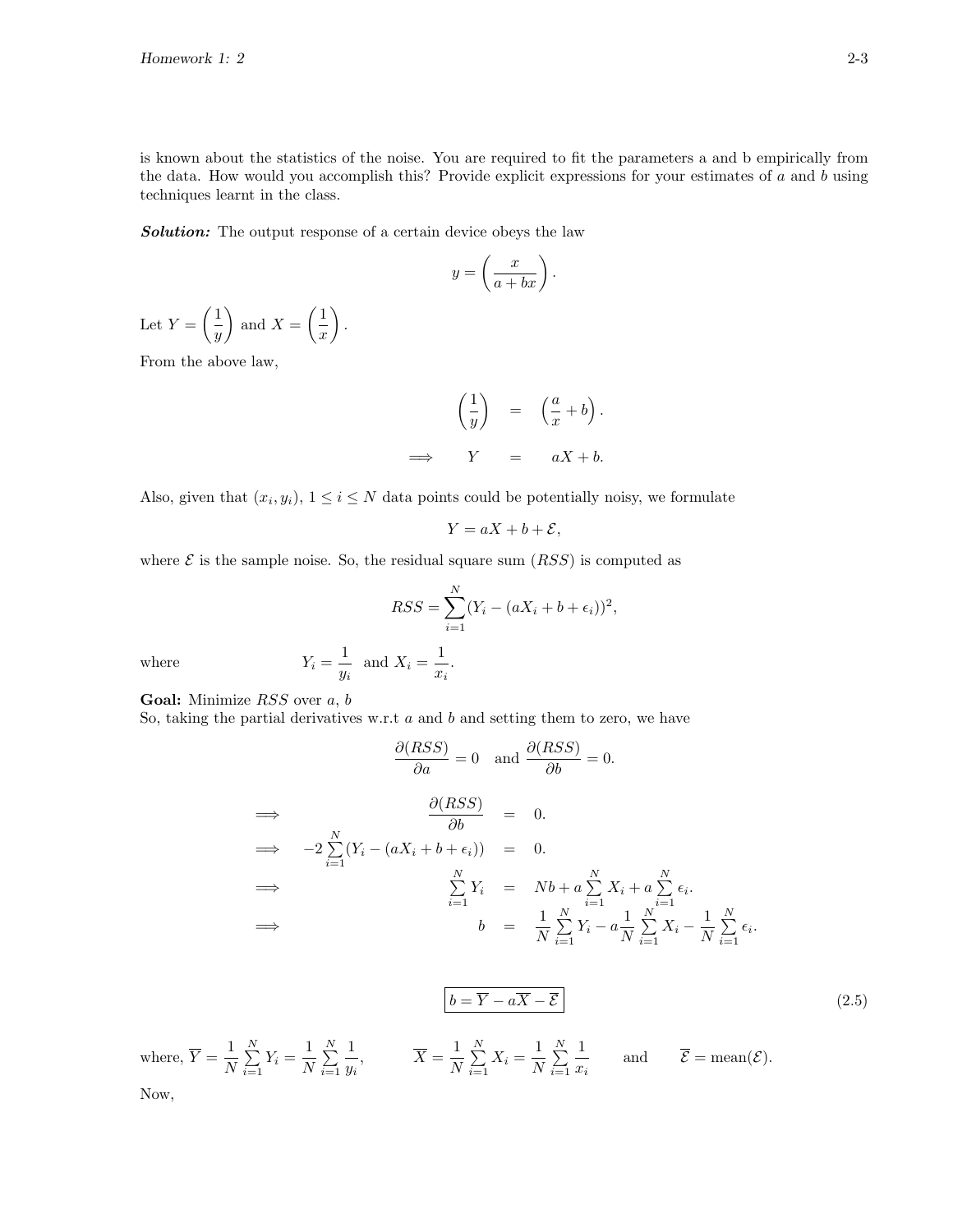$$
\frac{\partial (RSS)}{\partial a} = -2 \sum_{i=1}^{N} (Y_i - (aX_i + b + \epsilon_i))X_i = 0.
$$
  

$$
\implies \sum_{i=1}^{N} X_i Y_i = a \sum_{i=1}^{N} X_i^2 + \sum_{i=1}^{N} \epsilon_i X_i + b \sum_{i=1}^{N} X_i.
$$

Putting the value of b from equation (2.5),

$$
\Rightarrow \sum_{i=1}^{N} X_i Y_i = a \sum_{i=1}^{N} X_i^2 + (\overline{Y} - a \overline{X} - \overline{\mathcal{E}}) \sum_{i=1}^{N} X_i + \sum_{i=1}^{N} \epsilon_i X_i.
$$
  

$$
\Rightarrow a(\sum_{i=1}^{N} X_i^2 - \overline{X} \sum_{i=1}^{N} X_i) = \sum_{i=1}^{N} X_i Y_i - \overline{Y} \sum_{i=1}^{N} X_i + \overline{\mathcal{E}} \sum_{i=1}^{N} X_i - \sum_{i=1}^{N} \epsilon_i X_i.
$$
  

$$
a = \frac{\sum_{i=1}^{N} X_i Y_i - \overline{Y} \sum_{i=1}^{N} X_i + \overline{\mathcal{E}} \sum_{i=1}^{N} X_i - \sum_{i=1}^{N} \epsilon_i X_i}{\sum_{i=1}^{N} X_i^2 - \overline{X} \sum_{i=1}^{N} X_i} \tag{2.6}
$$

Now, numerator of equation (2.6) can also be written as

$$
\sum_{i=1}^{N} X_i Y_i - N \frac{1}{N} \overline{Y} \sum_{i=1}^{N} X_i + N \overline{\mathcal{E}} \frac{1}{N} \sum_{i=1}^{N} X_i - \sum_{i=1}^{N} \epsilon_i X_i.
$$
  
\n
$$
\implies \sum_{i=1}^{N} (Y_i - \epsilon_i) X_i - N \overline{X} \overline{Y} + N \overline{X} \overline{\mathcal{E}}.
$$
  
\n
$$
\implies \sum_{i=1}^{N} X_i (Y_i - \epsilon_i) - (\overline{Y} - \overline{\mathcal{E}}) \sum_{i=1}^{N} X_i - \overline{X} \sum_{i=1}^{N} (Y_i - \epsilon_i) + \sum_{i=1}^{N} \overline{X} (\overline{Y} - \overline{\mathcal{E}})
$$
  
\n
$$
\implies \sum_{i=1}^{N} (X_i - \overline{X}) ((Y_i - \epsilon_i) - (\overline{Y} - \overline{\mathcal{E}})).
$$
  
\n
$$
\implies \sum_{i=1}^{N} (X_i - \overline{X}) ((Y_i - \overline{Y}) - (\epsilon_i - \overline{\mathcal{E}})).
$$

Similarly, denominator of equation (2.6) can be written as

$$
\sum_{i=1}^{N} {X_i}^2 - \overline{X} \sum_{i=1}^{N} X_i = \sum_{i=1}^{N} {X_i}^2 - N \overline{X}^2 = \sum_{i=1}^{N} (X_i - \overline{X})^2.
$$

Hence, equation (2.6) can be written as

$$
a = \frac{\sum_{i=1}^{N} (X_i - \overline{X})((Y_i - \overline{Y}) - (\epsilon_i - \overline{\mathcal{E}}))}{\sum_{i=1}^{N} (X_i - \overline{X})^2}
$$
\n(2.7)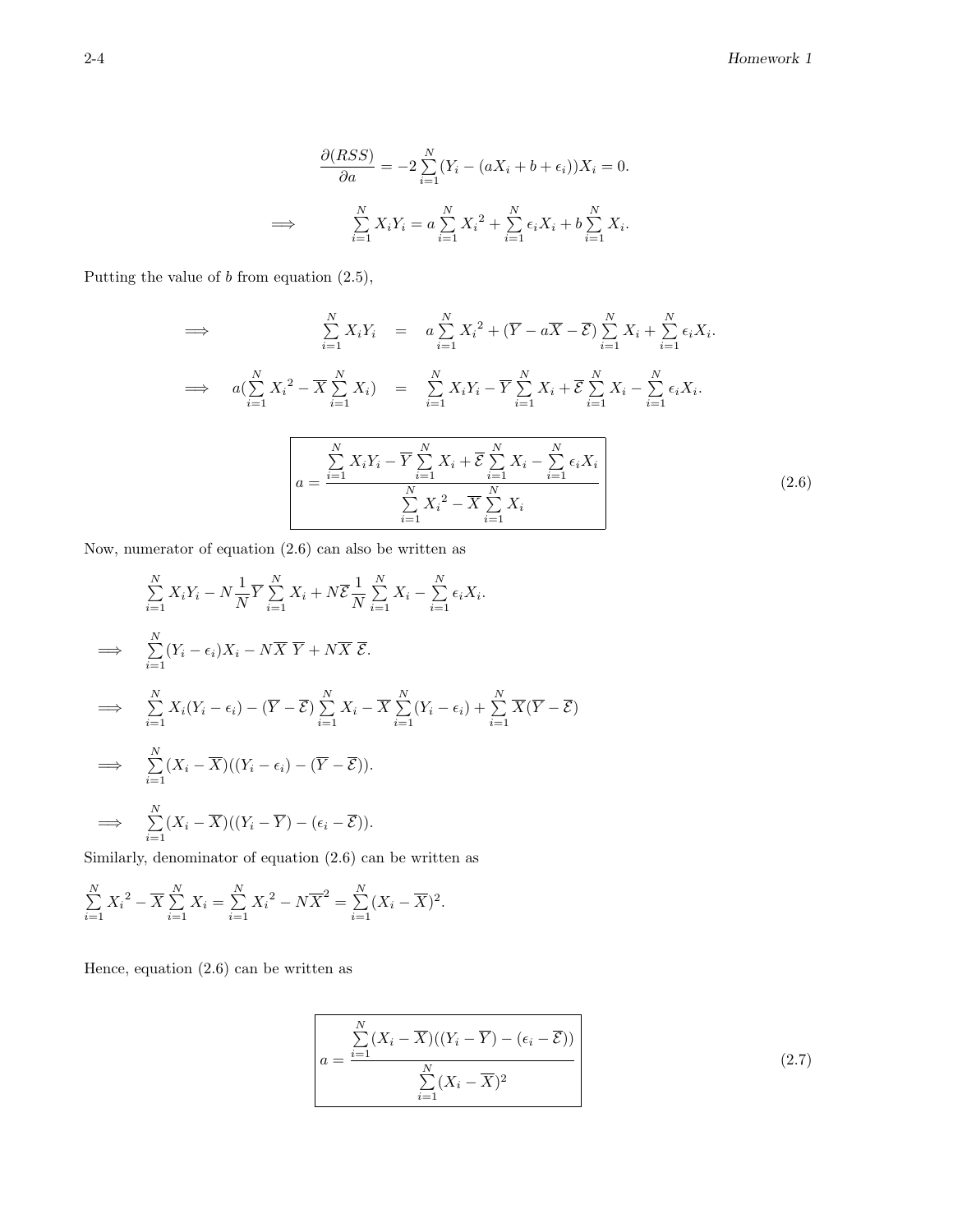Putting the value of  $a$  in equation  $(2.5)$ 

$$
b = \overline{Y} - \frac{\sum_{i=1}^{N} (X_i - \overline{X})((Y_i - \overline{Y}) - (\epsilon_i - \overline{\mathcal{E}}))}{\sum_{i=1}^{N} (X_i - \overline{X})^2} \overline{X} - \overline{\mathcal{E}}
$$
\n(2.8)

**Note:** Above fitting of data is valid assuming  $x_i, y_i \neq 0 \ \forall$  i.

Question 4: Consider a 3-class classification problem, comprising labels  $w_i$ ,  $i = 1, 2, 3$  corresponding to data points distributed as shown in Figure 1 supported over [-3, 0], [-1.5, 1.5] and [0, 3] respectively. The corresponding *apriori* probabilities for the classes are  $\frac{1}{2}$ ,  $\frac{1}{3}$  and  $\frac{1}{6}$ . Are the points linearly separable? Determine the optimum thresholds and provide a Bayes decision rule to decide the label for a point randomly sampled from the interval [-3, 3]. Compute the probability of misclassification error.

**Solution:** The apriori probabilities for classes  $w_1, w_2, w_3$  are  $P(w_1)=\frac{1}{2}, P(w_2)=\frac{1}{3}, P(w_3)=\frac{1}{6}.$ The general form of triangular distribution over the support  $[a,c]$  is given by

$$
\mathbb{P}(x) = \begin{cases} 0, (x < a) \\ \frac{2(x - a)}{(b - a)(c - a)}, (a \le x < c) \\ \frac{2(b - x)}{(b - a)(b - c)}, (c \le x \le b) \end{cases}
$$

Hence, the conditional likelihoods given the classes  $w_1, w_2, w_3$  is computed as,

$$
\mathbb{P}(x \mid w_1) = \begin{cases} \frac{4(x+3)}{9}, x \in (-3, -\frac{3}{2}) \\ \left(-\frac{4x}{9}\right), x \in \left(-\frac{3}{2}, 0\right) \end{cases}
$$

$$
\mathbb{P}(x \mid w_2) = \begin{cases} \frac{2(2x+3)}{9}, x \in \left(-\frac{3}{2}, 0\right) \\ \frac{2(3-2x)}{9}, x \in \left(0, \frac{3}{2}\right) \end{cases}
$$

$$
\mathbb{P}(x \mid w_3) = \begin{cases} \left(\frac{4x}{9}\right), x \in \left(0, \frac{3}{2}\right) \\ \frac{4(3-x)}{9}, x \in \left(\frac{3}{2}, 3\right) \end{cases}
$$

For threshold calculations,

1. In  $\left[-\frac{3}{2}\right]$  $\left(\frac{3}{2},0\right)$ , for overlapping region for  $w_1$  and  $w_2$ ;

$$
P(x|w_1).P(w_1) = P(x|w_2).P(w_2).
$$
  
\n
$$
\implies -\left(\frac{4x}{9}\right)\left(\frac{1}{2}\right) = \left(\frac{2(2x+3)}{9}\right)\left(\frac{1}{3}\right).
$$
  
\n
$$
\implies x = -\left(\frac{3}{5}\right).
$$